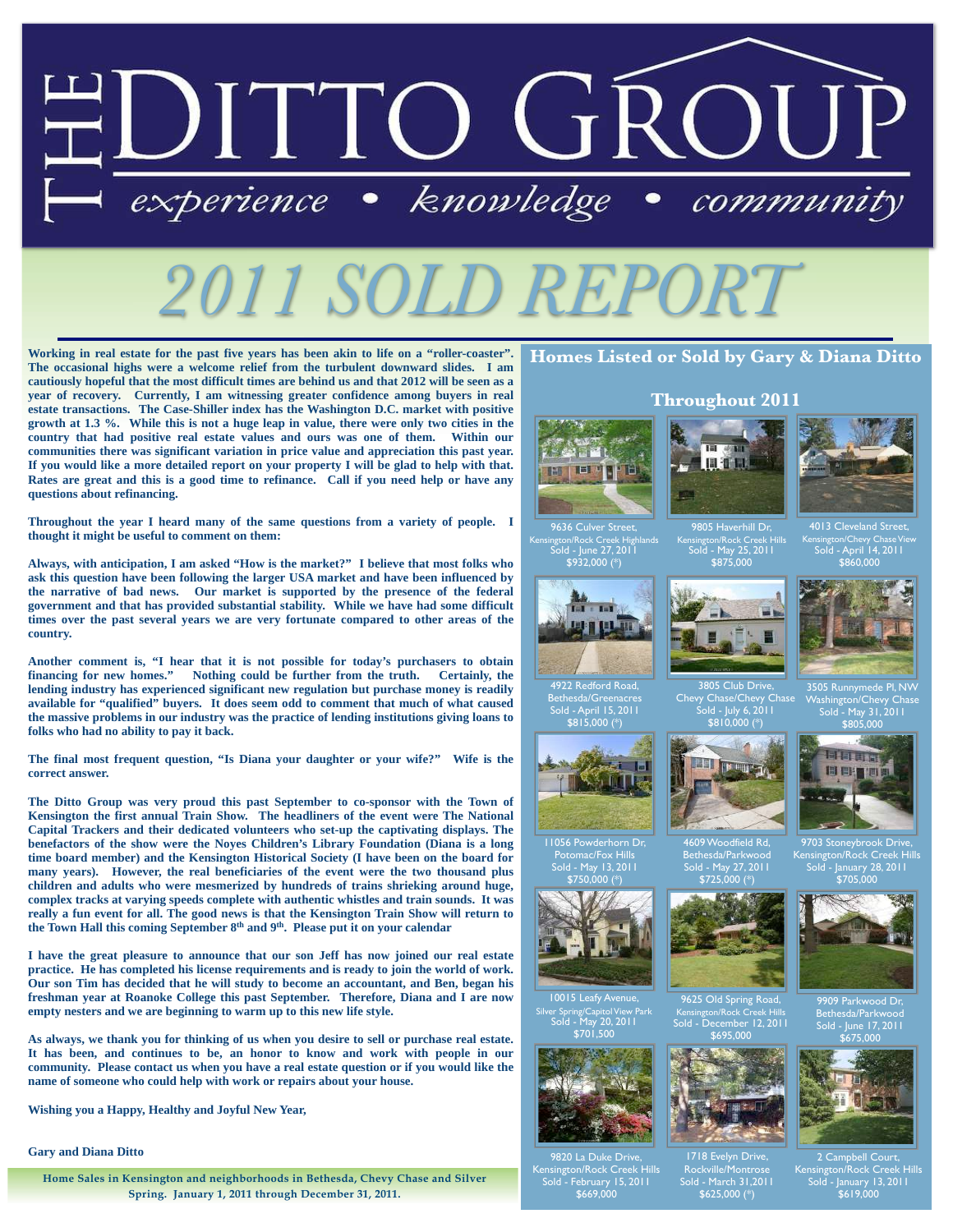| <b>Address</b>                                                                                                                                                 | <b>Style</b>                                                                                                                                                     | <b>Close Price</b>                                                                                                | <b>Address</b>                                                                                                                                                                                                           | <b>Style</b>                                                                                                                 | <b>Close Price</b>                                                                                                               |
|----------------------------------------------------------------------------------------------------------------------------------------------------------------|------------------------------------------------------------------------------------------------------------------------------------------------------------------|-------------------------------------------------------------------------------------------------------------------|--------------------------------------------------------------------------------------------------------------------------------------------------------------------------------------------------------------------------|------------------------------------------------------------------------------------------------------------------------------|----------------------------------------------------------------------------------------------------------------------------------|
| <b>BYEFORDE &amp; ROCK CREEK HIGHLANDS -</b>                                                                                                                   |                                                                                                                                                                  |                                                                                                                   | <b>NORTH KENSINGTON - KENSINGTON</b>                                                                                                                                                                                     |                                                                                                                              |                                                                                                                                  |
| 9636 CULVER ST<br>9701 CABLE DR<br>4109 DEWMAR CT<br>9732 BYEFORDE RD<br>9905 CABLE DR<br>9807 CEDAR LN<br>9416 BYEFORDE RD<br>4404 DELMONT LN<br>4200 SAUL RD | <b>KENSINGTON &amp; BETHESDA</b><br>Colonial<br>Split Level<br><b>Split Level</b><br>Split Level<br>Rambler<br>Rambler<br>Colonial<br>Split Level<br>Split Level | \$932,000<br>\$745,000<br>\$725,000<br>\$709,500<br>\$650,000<br>\$615,000<br>\$610,000<br>\$605,000<br>\$500,000 | 3611 PERRY AVE<br>3519 DECATUR AVE<br>11011 HARRIET LN<br>3713 NIMITZ RD<br>10812 NEWPORT MILL RD<br>3506 NIMITZ RD<br>3522 NIMITZ RD<br>10812 NEWPORT MILL RD<br>3709 NIMITZ RD<br>3717 LAWRENCE AVE<br>3408 MURDOCK RD | Colonial<br>Colonial<br>Rambler<br>Rambler<br>Cape Cod<br>Cape Cod<br>Cape Cod<br>Cape Cod<br>Rambler<br>Cape Cod<br>Rambler | \$780,00<br>\$525,00<br>\$395,00<br>\$365,00<br>\$357,25<br>\$355,00<br>\$345,00<br>\$300,00<br>\$290,00<br>\$240,00<br>\$200,00 |
| <b>CHEVY CHASE VIEW - KENSINGTON</b>                                                                                                                           |                                                                                                                                                                  |                                                                                                                   | 3605 LAWRENCE AVE<br>3514 DECATUR AVE                                                                                                                                                                                    | Rambler<br>Raised                                                                                                            | \$200,00                                                                                                                         |
| 4234 EVERETT ST                                                                                                                                                | Arts & Crafts                                                                                                                                                    | \$1,275,000                                                                                                       | Rancher                                                                                                                                                                                                                  | \$199,000                                                                                                                    |                                                                                                                                  |
| 3911 DRESDEN ST<br>4013 CLEVELAND ST                                                                                                                           | Other<br>Cape Cod                                                                                                                                                | \$950,000<br>\$860,000                                                                                            | ROCK CREEK HILLS & LARCHMONT KNOLI                                                                                                                                                                                       | <b>KENSINGTON</b>                                                                                                            |                                                                                                                                  |
| 10011 SUMMIT AVE<br>9810 SUMMIT AVE                                                                                                                            | Cape Cod<br>Colonial                                                                                                                                             | \$795,000<br>\$779.000                                                                                            | 3506 HAWICK CT                                                                                                                                                                                                           | Traditional                                                                                                                  | \$1,200,                                                                                                                         |
| 4101 SAUL RD<br>10123 CEDAR LN                                                                                                                                 | Rambler<br>Rambler                                                                                                                                               | \$660,000<br>\$520,000                                                                                            | 9715W. BEXHILL DR<br>9805 HAVERHILL DR                                                                                                                                                                                   | Other<br>Colonial                                                                                                            | \$895,00<br>\$875,00                                                                                                             |
|                                                                                                                                                                |                                                                                                                                                                  |                                                                                                                   | 9716 ELROD RD                                                                                                                                                                                                            | Colonial                                                                                                                     | \$806,00                                                                                                                         |
| 10403 MUIR PL                                                                                                                                                  | <b>HOMEWOOD - KENSINGTON</b><br>Cape Cod                                                                                                                         | \$550,000                                                                                                         | 9817 OLD SPRING RD<br>9645 BEXHILL DR                                                                                                                                                                                    | Rambler<br>Cape Cod                                                                                                          | \$790,00<br>\$780,00                                                                                                             |
| 10507 MEREDITH AVE                                                                                                                                             | Colonial                                                                                                                                                         | \$505,500                                                                                                         | 9732 BEXHILL DR<br>9615 HILLRIDGE DR                                                                                                                                                                                     | Colonial<br>Rambler                                                                                                          | \$725,00<br>\$719,00                                                                                                             |
| 3212 FAYETTE RD<br>3307 FERNDALE ST                                                                                                                            | Cape Cod<br>Cape Cod                                                                                                                                             | \$489,000<br>\$475,000                                                                                            | 9703 STONEYBROOK DR<br>9611 HAWICK LN                                                                                                                                                                                    | Colonial<br>Split Level                                                                                                      | \$705,00<br>\$696,25                                                                                                             |
| 3213 EDGEWOOD RD<br>10504 MEREDITH AVE                                                                                                                         | Colonial<br>Cape Cod                                                                                                                                             | \$460,000<br>\$440,000                                                                                            | 9625 OLD SPRING RD                                                                                                                                                                                                       | Rambler                                                                                                                      | \$695,00                                                                                                                         |
| 3136 PLYERS MILL RD<br>3005 DENNIS AVE                                                                                                                         | Rambler<br>Split Level                                                                                                                                           | \$410,000                                                                                                         | 9704 KENMORE DR<br>9820 LA DUKE DR                                                                                                                                                                                       | Other<br>Contemporary                                                                                                        | \$670,00<br>\$669,00                                                                                                             |
| 3124 HOMEWOOD PKWY Rambler                                                                                                                                     |                                                                                                                                                                  | \$380,000<br>\$367,000                                                                                            | 9811 HILL ST<br>9620 BEXHILL DR                                                                                                                                                                                          | Colonial<br>Rambler                                                                                                          | \$665,00<br>\$650,00                                                                                                             |
| 3196 PLYERS MILL RD<br>3000 EDGEWOOD RD                                                                                                                        | Cape Cod<br>Rambler                                                                                                                                              | \$325,000<br>\$303,000                                                                                            | 2 CAMPBELL CT                                                                                                                                                                                                            | Colonial                                                                                                                     | \$619,00                                                                                                                         |
|                                                                                                                                                                | <b>KENSINGTON - KENSINGTON</b>                                                                                                                                   |                                                                                                                   | 9847 CAMPBELL DR<br>9729 BEXHILL DR                                                                                                                                                                                      | Colonial<br>Rambler                                                                                                          | \$615,00<br>\$600,00                                                                                                             |
| 3951 BALTIMORE ST                                                                                                                                              | Colonial                                                                                                                                                         | \$1,300,000                                                                                                       | 9838 CAMPBELL DR                                                                                                                                                                                                         | Colonial                                                                                                                     | \$600,00                                                                                                                         |
| 10009 FREDERICK AVE<br>3947 BALTIMORE ST                                                                                                                       | Victorian<br>Victorian                                                                                                                                           | \$1,100,000<br>\$975,000                                                                                          | <b>ROCK CREEK PALISADES - KENSINGTON</b>                                                                                                                                                                                 |                                                                                                                              |                                                                                                                                  |
| 10209 SUMMIT AVE<br>10407 FAWCETT ST                                                                                                                           | Colonial<br>Victorian                                                                                                                                            | \$850,000<br>\$835,000                                                                                            | 3914 KINCAID TER<br>3916 HALSEY ST                                                                                                                                                                                       | Contemporary<br>Contemporary                                                                                                 | \$735,00<br>\$614,90                                                                                                             |
| 3908 BALTIMORE ST                                                                                                                                              | Victorian                                                                                                                                                        | \$811,500                                                                                                         | 3831 DENFELD AVE<br>11305 MITSCHER ST                                                                                                                                                                                    | Rambler<br>Split Level                                                                                                       | \$489,00<br>\$445,00                                                                                                             |
| 3711 FARRAGUT AVE<br>3503 KENSINGTON CT                                                                                                                        | Colonial<br>Split Level                                                                                                                                          | \$755,000<br>\$675,000                                                                                            | 11307 PALISADES CT                                                                                                                                                                                                       | Traditional                                                                                                                  | \$415,00                                                                                                                         |
| 3609 FARRAGUT AVE<br>10205 FREDERICK AVE                                                                                                                       | Cottage<br>Split Level                                                                                                                                           | \$625,000<br>\$608,000                                                                                            | 3801 ARCHER PL<br>3816 ARCHER PL                                                                                                                                                                                         | Split Level<br>Colonial                                                                                                      | \$405,00<br>\$405,00                                                                                                             |
| 3413 DUPONT AVE                                                                                                                                                | Rambler                                                                                                                                                          | \$580,000                                                                                                         | 4201 MCCAIN CT<br>3904 BYRD RD                                                                                                                                                                                           | Rambler<br><b>Bilevel</b>                                                                                                    | \$397,00<br>\$380,00                                                                                                             |
| 3413 PLYERS MILL RD<br>3511 KENT ST                                                                                                                            | Colonial<br>Rambler                                                                                                                                              | \$520,000<br>\$520,000                                                                                            | 3909 SPRUELL DR<br>4117 SPRUELL DR                                                                                                                                                                                       | Rambler<br>Rambler                                                                                                           | \$379,90<br>\$369,00                                                                                                             |
| 10607 LEXINGTON ST<br>3703 CALVERT PL                                                                                                                          | Cape Cod<br>Rambler                                                                                                                                              | \$498,000<br>\$465,000                                                                                            | 4116 WEXFORD CT                                                                                                                                                                                                          | Bilevel                                                                                                                      | \$357,50                                                                                                                         |
| 3917 WARNER ST<br>10411 MANNAKEE ST                                                                                                                            | Colonial<br>Cape Cod                                                                                                                                             | \$460,000<br>\$412,000                                                                                            | 11108 WOODSON AVE<br>4020 DECATUR AVE                                                                                                                                                                                    | Split Level<br>Rambler                                                                                                       | \$354,00<br>\$350,00                                                                                                             |
| 3417 PLYERS MILL RD                                                                                                                                            | Cape Cod                                                                                                                                                         | \$410,000                                                                                                         | 11203 MITSCHER ST<br>3909 SPRUELL CT                                                                                                                                                                                     | Cape Cod<br>Rambler                                                                                                          | \$349,90<br>\$315,00                                                                                                             |
| 10321 SUMMIT AVE<br>10425 KENSINGTON PKWY Cape Cod                                                                                                             | Cape Cod                                                                                                                                                         | \$407,000<br>\$365,000                                                                                            | 4015 LAWRENCE AVE<br>3908 HALSEY ST                                                                                                                                                                                      | Rambler<br>Rambler                                                                                                           | \$290,00                                                                                                                         |
| <b>KENSINGTON HEIGHTS &amp; KENSINGTON</b>                                                                                                                     |                                                                                                                                                                  |                                                                                                                   | 3814 WEXFORD DR                                                                                                                                                                                                          | Split Level                                                                                                                  | \$285,00<br>\$279,90                                                                                                             |
|                                                                                                                                                                | <b>ORCHIDS - KENSINGTON</b>                                                                                                                                      |                                                                                                                   | 4103 SPRUELL DR<br>3831 DENFELD AVE                                                                                                                                                                                      | Cape Cod<br>Rambler                                                                                                          | \$260,00<br>\$249,00                                                                                                             |
| 2818 JUTLAND RD                                                                                                                                                | Colonial                                                                                                                                                         | \$695,000                                                                                                         | 4007 HALSEY ST<br>4105 DECATUR AVE                                                                                                                                                                                       | <b>Bungalow</b><br>Rambler                                                                                                   | \$235,00<br>\$225,00                                                                                                             |
| 3105 DRUMM CT<br>10610 DRUMM AVE                                                                                                                               | Colonial<br>Transitional                                                                                                                                         | \$669,000<br>\$629,900                                                                                            | 3912 KINCAID TER                                                                                                                                                                                                         | Rambler                                                                                                                      | \$215,00                                                                                                                         |
| 3204 MCCOMAS AVE<br>10805 MCCOMAS CT                                                                                                                           | Rambler<br>Colonial                                                                                                                                              | \$515,000<br>\$495,000                                                                                            | <b>PARKWOOD - BETHESDA &amp; KENSINGTON</b>                                                                                                                                                                              |                                                                                                                              |                                                                                                                                  |
| 3210 UNIVERSITY BLVD W<br>10801 PEARSON ST                                                                                                                     | Farm House<br>Colonial                                                                                                                                           | \$480,000<br>\$465,000                                                                                            | 10212 PARKWOOD DR<br>10105 THORNWOOD RD Colonial                                                                                                                                                                         | Arts & Crafts                                                                                                                | \$1,220,0<br>\$1,190,0                                                                                                           |
| 2907 MCCOMAS AVE S<br>10809 PEARSON ST                                                                                                                         | Cape Cod<br>Cape Cod                                                                                                                                             | \$449,000<br>\$437,000                                                                                            | 9614 PARKWOOD DR<br>9702 PARKWOOD DR                                                                                                                                                                                     | Colonial<br>Colonial                                                                                                         | \$1,150,0<br>\$1,090,                                                                                                            |
| <b>13 TORRANCE CT</b>                                                                                                                                          | Colonial                                                                                                                                                         | \$415,000                                                                                                         | 9633 PARKWOOD DR                                                                                                                                                                                                         | Colonial                                                                                                                     | \$875,00                                                                                                                         |
| 3402 FARRAGUT AVE<br>1 TORRANCE CT                                                                                                                             | Cape Cod<br>Colonial                                                                                                                                             | \$412,000<br>\$405,750                                                                                            | 4508 EDGEFIELD RD<br>9716 PARKWOOD DR                                                                                                                                                                                    | <b>Split Level</b><br>Cape Cod                                                                                               | \$805,00<br>\$756,00                                                                                                             |
| 10707 MAYBROOK AVE<br>10804 PEARSON ST                                                                                                                         | Colonial<br>Cape Cod                                                                                                                                             | \$385,000<br>\$375,000                                                                                            | 4609 WOODFIELD RD<br>4810 EDGEFIELD RD                                                                                                                                                                                   | Cape Cod<br>Rambler                                                                                                          | \$725,00<br>\$697,00                                                                                                             |
| 2805 JUTLAND RD                                                                                                                                                | Rambler                                                                                                                                                          | \$335,000                                                                                                         | 4504 AMHERST LN                                                                                                                                                                                                          | Colonial                                                                                                                     | \$679,00                                                                                                                         |
| 3234 GEIGER AVE<br>11915 CORONADA PL                                                                                                                           | Rambler<br>Cape Cod                                                                                                                                              | \$312,000<br>\$307,000                                                                                            | 9909 PARKWOOD DR<br>4616 EDGEFIELD RD                                                                                                                                                                                    | Contemporary<br>Rambler                                                                                                      | \$675,00<br>\$672,50                                                                                                             |
| 3002 DECATUR AVE<br>10824 MCCOMAS CT                                                                                                                           | Rambler<br>Split Foyer                                                                                                                                           | \$300,000<br>\$290,000                                                                                            | 9906 WILDWOOD RD<br>9916 THORNWOOD RD                                                                                                                                                                                    | Cape Cod<br>Cape Cod                                                                                                         | \$655,00<br>\$645,00                                                                                                             |
| 2804 MCCOMAS AVE<br>2711 CALGARY AVE                                                                                                                           | Rambler<br>Colonial                                                                                                                                              | \$245,000<br>\$241,000                                                                                            | 4504 CONIFER LN<br>10245 PARKWOOD DR                                                                                                                                                                                     | Colonial<br>Cape Cod                                                                                                         | \$640,00<br>\$625,00                                                                                                             |
|                                                                                                                                                                |                                                                                                                                                                  |                                                                                                                   | 9638 PARKWOOD DR                                                                                                                                                                                                         | Colonial                                                                                                                     | \$622,00                                                                                                                         |
| <b>NEWPORT HILLS &amp; KENSINGTON KNOLLS -</b>                                                                                                                 | <b>KENSINGTON</b>                                                                                                                                                |                                                                                                                   | 10238 PARKWOOD DR<br>4403 WOODFIELD RD                                                                                                                                                                                   | Cape Cod<br>Traditional                                                                                                      | \$610,00<br>\$595,00                                                                                                             |
| 11301 SOWARD DR                                                                                                                                                | Split Level                                                                                                                                                      | \$496,460                                                                                                         | 10103 WILDWOOD RD<br>10008 CEDAR LN                                                                                                                                                                                      | Cape Cod<br>Rambler                                                                                                          | \$589,00<br>\$589,00                                                                                                             |
| 3509 SANDY CT<br>3715 EMILY ST                                                                                                                                 | Split Level<br>Split Foyer                                                                                                                                       | \$455,000<br>\$430,000                                                                                            | 10125 CRESTWOOD RD Cape Cod<br>10117 PARKWOOD DR                                                                                                                                                                         | Rambler                                                                                                                      | \$579,00<br>\$555,00                                                                                                             |
| 3500 SANDY CT                                                                                                                                                  | Split Level                                                                                                                                                      | \$420,000                                                                                                         | 9904 WILDWOOD RD                                                                                                                                                                                                         | Rambler                                                                                                                      | \$540,00                                                                                                                         |
| 3506 SANDY CT<br><b>11111 LUND PL</b>                                                                                                                          | Split Foyer<br>Split Level                                                                                                                                       | \$410,000<br>\$407,500                                                                                            | 4404 EDGEFIELD RD<br>10110 WILDWOOD RD                                                                                                                                                                                   | Cape Cod<br>Cape Cod                                                                                                         | \$535,00<br>\$525,00                                                                                                             |
| 11304 LUND PL<br><b>11402 LUND PL</b>                                                                                                                          | Split Level<br>Split Level                                                                                                                                       | \$395,000<br>\$375,000                                                                                            | 10107 THORNWOOD RD Colonial<br>4516 EVERETT ST                                                                                                                                                                           | Rambler                                                                                                                      | \$524,90<br>\$524,50                                                                                                             |
| 11203 LUND PL                                                                                                                                                  | Split Level                                                                                                                                                      | \$325,000                                                                                                         | 4802 FRANKLIN ST<br>4421 EVERETT ST                                                                                                                                                                                      | Rambler<br>Rambler                                                                                                           | \$475,00<br>\$465,00                                                                                                             |
| Each of the homes pictured in this                                                                                                                             |                                                                                                                                                                  |                                                                                                                   | 4805 EDGEFIELD RD<br>20.0101000                                                                                                                                                                                          | Rambler                                                                                                                      | \$460,00                                                                                                                         |

**Sold Report is a Gary & Diana listing or a Gary & Diana or Jonathan Burton sale, as noted (\*).**

| <b>NORTH KENSINGTON - KENSINGTON</b>                                                                                                                                                                                                                                                                                                                                                                                                                                                                                                                                                                                                                                                                                   |                                                                                                                                                                                                                                                                                                                                              |                                                                                                                                                                                                                                                                                                                                                                                                                                    |
|------------------------------------------------------------------------------------------------------------------------------------------------------------------------------------------------------------------------------------------------------------------------------------------------------------------------------------------------------------------------------------------------------------------------------------------------------------------------------------------------------------------------------------------------------------------------------------------------------------------------------------------------------------------------------------------------------------------------|----------------------------------------------------------------------------------------------------------------------------------------------------------------------------------------------------------------------------------------------------------------------------------------------------------------------------------------------|------------------------------------------------------------------------------------------------------------------------------------------------------------------------------------------------------------------------------------------------------------------------------------------------------------------------------------------------------------------------------------------------------------------------------------|
| 3611 PERRY AVE<br>3519 DECATUR AVE<br>11011 HARRIET LN<br>3713 NIMITZ RD<br>10812 NEWPORT MILL RD<br>3506 NIMITZ RD<br>3522 NIMITZ RD<br>10812 NEWPORT MILL RD<br>3709 NIMITZ RD<br>3717 LAWRENCE AVE<br>3408 MURDOCK RD<br>3605 LAWRENCE AVE<br>3514 DECATUR AVE<br>Rancher                                                                                                                                                                                                                                                                                                                                                                                                                                           | Colonial<br>Colonial<br>Rambler<br>Rambler<br>Cape Cod<br>Cape Cod<br>Cape Cod<br>Cape Cod<br>Rambler<br>Cape Cod<br>Rambler<br>Rambler<br>Raised<br>\$199,000                                                                                                                                                                               | \$780,000<br>\$525,000<br>\$395,000<br>\$365,000<br>\$357,250<br>\$355,000<br>\$345,000<br>\$300,000<br>\$290,000<br>\$240,000<br>\$200,000<br>\$200,000                                                                                                                                                                                                                                                                           |
| ROCK CREEK HILLS & LARCHMONT KNOLLS -                                                                                                                                                                                                                                                                                                                                                                                                                                                                                                                                                                                                                                                                                  |                                                                                                                                                                                                                                                                                                                                              |                                                                                                                                                                                                                                                                                                                                                                                                                                    |
|                                                                                                                                                                                                                                                                                                                                                                                                                                                                                                                                                                                                                                                                                                                        | <b>KENSINGTON</b>                                                                                                                                                                                                                                                                                                                            |                                                                                                                                                                                                                                                                                                                                                                                                                                    |
| 3506 HAWICK CT<br>9715W. BEXHILL DR<br>9805 HAVERHILL DR<br>9716 ELROD RD<br>9817 OLD SPRING RD<br>9645 BEXHILL DR<br>9732 BEXHILL DR<br>9615 HILLRIDGE DR<br>9703 STONEYBROOK DR<br>9611 HAWICK LN<br>9625 OLD SPRING RD<br>9704 KENMORE DR<br>9820 LA DUKE DR<br>9811 HILL ST<br>9620 BEXHILL DR<br>2 CAMPBELL CT<br>9847 CAMPBELL DR<br>9729 BEXHILL DR<br>9838 CAMPBELL DR                                                                                                                                                                                                                                                                                                                                         | Traditional<br>Other<br>Colonial<br>Colonial<br>Rambler<br>Cape Cod<br>Colonial<br>Rambler<br>Colonial<br>Split Level<br>Rambler<br>Other<br>Contemporary<br>Colonial<br>Rambler<br>Colonial<br>Colonial<br>Rambler<br>Colonial                                                                                                              | \$1,200,000<br>\$895,000<br>\$875,000<br>\$806,000<br>\$790,000<br>\$780,000<br>\$725,000<br>\$719,000<br>\$705,000<br>\$696,250<br>\$695,000<br>\$670,000<br>\$669,000<br>\$665,000<br>\$650,000<br>\$619,000<br>\$615,000<br>\$600,000<br>\$600,000                                                                                                                                                                              |
| <b>ROCK CREEK PALISADES - KENSINGTON</b>                                                                                                                                                                                                                                                                                                                                                                                                                                                                                                                                                                                                                                                                               |                                                                                                                                                                                                                                                                                                                                              |                                                                                                                                                                                                                                                                                                                                                                                                                                    |
| 3914 KINCAID TER<br>3916 HALSEY ST<br>3831 DENFELD AVE<br>11305 MITSCHER ST<br>11307 PALISADES CT<br>3801 ARCHER PL<br>3816 ARCHER PL<br>4201 MCCAIN CT<br>3904 BYRD RD<br>3909 SPRUELL DR<br>4117 SPRUELL DR<br>4116 WEXFORD CT<br>11108 WOODSON AVE<br>4020 DECATUR AVE<br>11203 MITSCHER ST<br>3909 SPRUELL CT<br>4015 LAWRENCE AVE<br>3908 HALSEY ST<br>3814 WEXFORD DR<br>4103 SPRUELL DR<br>3831 DENFELD AVE<br>4007 HALSEY ST<br>4105 DECATUR AVE<br>3912 KINCAID TER                                                                                                                                                                                                                                           | Contemporary<br>Contemporary<br>Rambler<br>Split Level<br>Traditional<br>Split Level<br>Colonial<br>Rambler<br>Bilevel<br>Rambler<br>Rambler<br>Bilevel<br>Split Level<br>Rambler<br>Cape Cod<br>Rambler<br>Rambler<br>Rambler<br>Split Level<br>Cape Cod<br>Rambler<br>Bungalow<br>Rambler<br>Rambler                                       | \$735,000<br>\$614,900<br>\$489,000<br>\$445,000<br>\$415,000<br>\$405,000<br>\$405,000<br>\$397,000<br>\$380,000<br>\$379,900<br>\$369,000<br>\$357,500<br>\$354,000<br>\$350,000<br>\$349,900<br>\$315,000<br>\$290,000<br>\$285,000<br>\$279,900<br>\$260,000<br>\$249,000<br>\$235,000<br>\$225,000<br>\$215,000                                                                                                               |
| <b>PARKWOOD - BETHESDA &amp; KENSINGTON</b><br>10212 PARKWOOD DR                                                                                                                                                                                                                                                                                                                                                                                                                                                                                                                                                                                                                                                       | Arts & Crafts                                                                                                                                                                                                                                                                                                                                | \$1,220,000                                                                                                                                                                                                                                                                                                                                                                                                                        |
| 10105 THORNWOOD RD Colonial<br>9614 PARKWOOD DR<br>9702 PARKWOOD DR<br>9633 PARKWOOD DR<br>4508 EDGEFIELD RD<br>9716 PARKWOOD DR<br>4609 WOODFIELD RD<br>4810 EDGEFIELD RD<br>4504 AMHERST LN<br>9909 PARKWOOD DR<br>4616 EDGEFIELD RD<br>9906 WILDWOOD RD<br>9916 THORNWOOD RD<br>4504 CONIFER LN<br>10245 PARKWOOD DR<br>9638 PARKWOOD DR<br>10238 PARKWOOD DR<br>4403 WOODFIELD RD<br>10103 WILDWOOD RD<br><b>10008 CEDAR LN</b><br>10125 CRESTWOOD RD Cape Cod<br>10117 PARKWOOD DR<br>9904 WILDWOOD RD<br>4404 EDGEFIELD RD<br>10110 WILDWOOD RD<br>10107 THORNWOOD RD Colonial<br>4516 EVERETT ST<br>4802 FRANKLIN ST<br>4421 EVERETT ST<br>4805 EDGEFIELD RD<br>10236 PARKWOOD DR<br>10152 CRESTWOOD RD Rambler | Colonial<br>Colonial<br>Colonial<br>Split Level<br>Cape Cod<br>Cape Cod<br>Rambler<br>Colonial<br>Contemporary<br>Rambler<br>Cape Cod<br>Cape Cod<br>Colonial<br>Cape Cod<br>Colonial<br>Cape Cod<br>Traditional<br>Cape Cod<br>Rambler<br>Rambler<br>Rambler<br>Cape Cod<br>Cape Cod<br>Rambler<br>Rambler<br>Rambler<br>Rambler<br>Rambler | \$1,190,000<br>\$1,150,000<br>\$1,090,000<br>\$875,000<br>\$805,000<br>\$756,000<br>\$725,000<br>\$697,000<br>\$679,000<br>\$675,000<br>\$672,500<br>\$655,000<br>\$645,000<br>\$640,000<br>\$625,000<br>\$622,000<br>\$610,000<br>\$595,000<br>\$589,000<br>\$589,000<br>\$579,000<br>\$555,000<br>\$540,000<br>\$535,000<br>\$525,000<br>\$524,900<br>\$524,500<br>\$475,000<br>\$465,000<br>\$460,000<br>\$455,000<br>\$400,000 |

**Office: 301-215-6834 www.thedittogroup.com Gary: gd@thedittogroup.com Diana: diana@thedittogroup.com**

HTH 2 TILE

9847 Campbell Drive, Kensington/Rock Creek Hills Sold - May 25, 2011 \$615,000



15204 Wycliffe Court, Rockville/Flower Valley Sold - June 30, 2011 \$580,000 (\*)



14613 Peach Orchard Rd, Silver Spring/Fairland Acres Sold - July 25, 2011



Silver Spring/Springbrook Forest Sold - July 26, 2011 \$480,000



10128 Meadowneck Ct, Silver SpringCapitol View Park Sold - December 2, 2011 \$430,000



9816 Capitol View Ave, Silver Spring/Capitol View Park Sold - September 6, 2011 \$385,000



612 Edmonston Drive, Rockville/Burgundy Estates Sold - April 29, 2011 \$345,000 (co-list JT Burton)



10111 Meadowneck Ct, Silver Spring/Capitol View Park Sold - February 22, 2011 \$615,000





11301 Soward Drive, Kensington/Kensington Knolls Sold - March 31, 2011 \$496,460



3210 University Blvd, Kensington/ Kensington Heights Sold - October 26, 2011 \$480,000



3402 Farragut Ave, Kensington/Kensington Heights Sold - November 30, 2011 \$412,000



3005 Dennis Avenue, Kensington/Homewood Sold - December 29, 2011 \$380,000



4805 Oxbow Road, Rockville/Randolph Hills Sold - June 21, 2011 \$310,000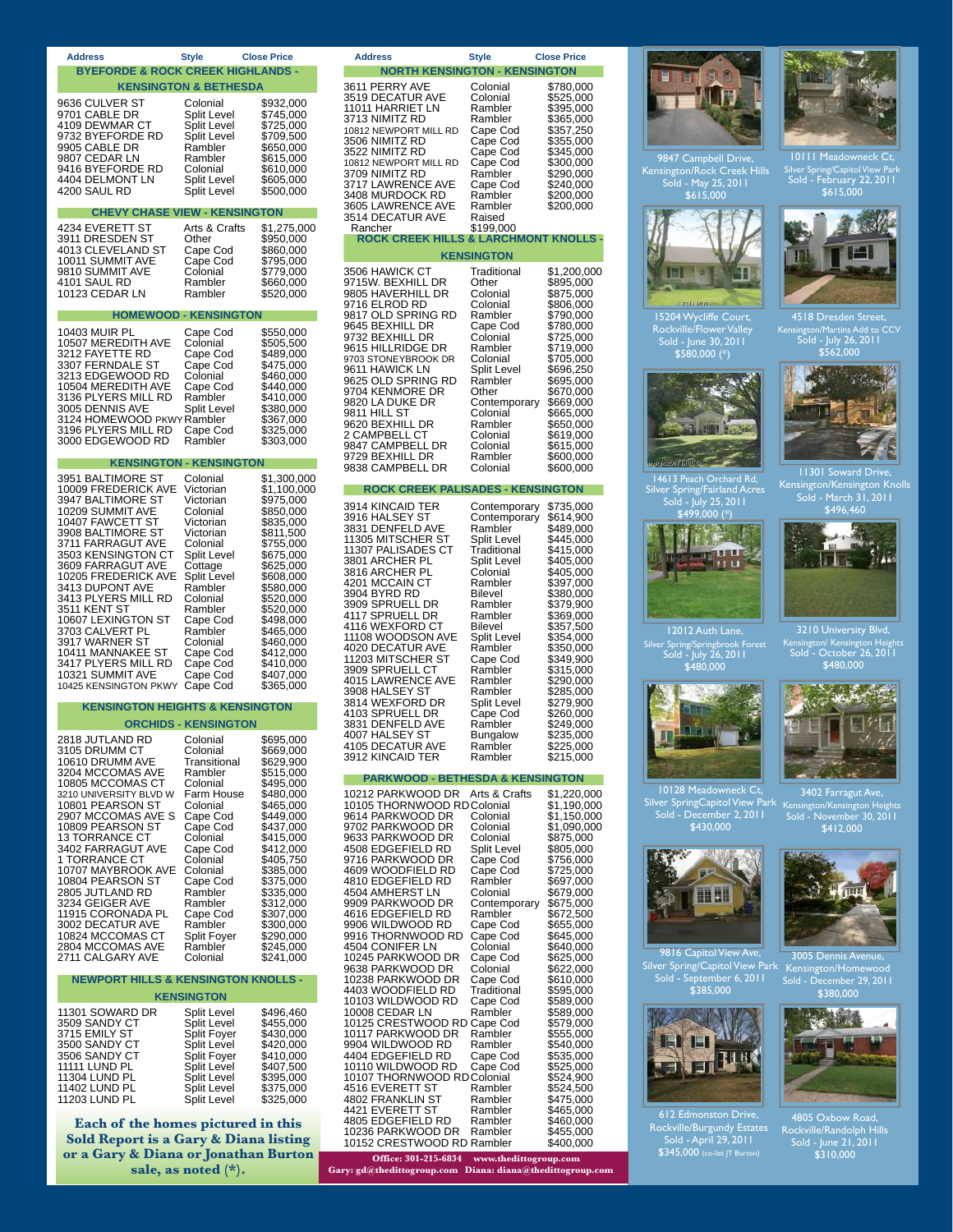

Kensington/Rock Cr High Sold - November 3, 2011 \$605,000



9904 Wildwood Road, Kensington/Parkwood Sold - November 9, 2011 \$540,000



10805 McComas Court, Kensington/Kensington Heights Sold - July 25, 2011 \$495,000



3213 Edgewood Road, Kensington/Homewood Sold - February 23, 2011 \$460,000 (\*)



10152 Crestwood Road, Kensington/Parkwood Sold - February 10, 2011 \$400,000



an Circle, NW LL2 Washington/Logan Sold - September 16, 2011 \$370,000 (co-list JT Burton)



11318 Newport Mill Rd, Silver Spring/Hammond Woods Sold - May 27, 2011 \$297,000



9729 Bexhill Drive, Kensington/Rock Creek Hills Sold - March 1, 2011 \$600,000



Kensington/Chevy Chase View Sold - April 15, 2011 \$520,000



7311 Jackson Avenue, Takoma Park/Takoma Park Sold - October 31 2011 \$495,000



Kensington/Garrett Park Estates Sold - May 26, 2011



11011 Harriet <mark>L</mark>an Kensington/North Kensington Sold - June 30, 2011 \$395,000



Silver Spring/PT Wheaton Out Sold - June 24, 2011 \$365,000



4015 Lawrence Ave, Kensington/Rock Creek Palisades Sold - August 30, 2011 \$290,000

| <b>Address</b>                                                                                                                                                                                                                | <b>Style</b>                                                                                                                                   | <b>Close Price</b>                                                                                                                              |  |
|-------------------------------------------------------------------------------------------------------------------------------------------------------------------------------------------------------------------------------|------------------------------------------------------------------------------------------------------------------------------------------------|-------------------------------------------------------------------------------------------------------------------------------------------------|--|
| <b>CAPITOL VIEW PARK - SILVER SPRING</b>                                                                                                                                                                                      |                                                                                                                                                |                                                                                                                                                 |  |
| 10015 LEAFY AVE<br>10113 MEADOWNECK CT<br>10111 MEADOWNECK CT<br>10009 MENLO AVE<br>10216 DAY AVE<br><b>10112 DAY AVE</b><br>3104 LEE ST<br>10128 MEADOWNECK CT<br>9816 CAPITOL VIEW AVE<br>10200 GRANT AVE<br>10009 PRATT PL | Victorian<br>Victorian<br>Victorian<br>Colonial<br>Cape Cod<br>Arts & Crafts<br>Cape Cod<br>Colonial<br>Bungalow<br>Contemporary<br>Rambler    | \$701,500<br>\$692,500<br>\$615,000<br>\$610,000<br>\$590,000<br>\$575,000<br>\$498,500<br>\$430,000<br>\$385,000<br>\$350,000<br>\$305,000     |  |
| <b>KENSINGTON ESTATES, WARNERS</b>                                                                                                                                                                                            |                                                                                                                                                |                                                                                                                                                 |  |
| <b>KENSINGTON, MARTINS ADD TO CHEVY CHASE</b>                                                                                                                                                                                 |                                                                                                                                                |                                                                                                                                                 |  |
| <b>VIEW &amp; KENSINGTON TERRACE - KENSINGTON</b>                                                                                                                                                                             |                                                                                                                                                |                                                                                                                                                 |  |
| 10415 EWELL AVE<br>4511 PULLER DR<br>4307 COLCHESTER DR<br>4406 AMBLER DR<br>4215 COLCHESTER DR<br>10304 SUMMIT AVE<br>4414 WESTBROOK LN<br>4113 WARNER ST<br>4121 WARNER ST<br>4503 CLEARBROOK LN<br>4124 WARNER ST          | Arts & Crafts<br>Cottage<br>Colonial<br>Colonial<br>Colonial<br>Colonial<br>Cape Cod<br>Colonial<br>Cape Cod<br><b>Split Fover</b><br>Cape Cod | \$1,159,500<br>\$1,145,000<br>\$896,000<br>\$835,000<br>\$727,500<br>\$725,000<br>\$689,000<br>\$645,000<br>\$586,000<br>\$570,000<br>\$569.900 |  |

| 4518 DRESDEN ST    | Rambler  | \$562.000 |
|--------------------|----------|-----------|
| 10407 HEBARD ST    | Colonial | \$550,000 |
| 10616 PARKWOOD DR  | Rambler  | \$485.000 |
| 4305 WARNER ST     | Cottage  | \$468,000 |
| 4412 COLFAX ST     | Rambler  | \$450.000 |
| 4213 AMBLER DR     | Colonial | \$450.000 |
| 4304 COLCHESTER DR | Rambler  | \$435.000 |
| 4311 KNOWLES AVE   | A-Frame  | \$171.700 |
|                    |          |           |

#### **GARRETT PARK ESTATES, WHITE FLINT PARK & STRATHMORE PLACE - KENSINGTON**

| 5223 STRATHMORE AVE Contemporary<br>5319 STRATHMORE AVE Contemporary<br>5008 ORLEANS CT<br>5019 DRUID DR<br>5009 DRUID DR<br>5001 STRATHMORE AVE Rambler<br>5002 FLANDERS AVE N<br>11102 JOLLY WAY<br>4916 AURORA DR<br>5002 AURORA DR<br>4907 BANGOR DR<br>5209 GRETCHEN ST<br>5011 CUSHING DR<br>11108 JOLLY WAY<br>11218 ORLEANS WAY<br>5209 FLANDERS AVE<br><b>11124 STILLWATER AVE</b><br>4910 BANGOR DR<br>5200 FLANDERS AVE<br>10909 JOLLY WAY<br>5117 FLANDERS AVE<br>5025 DRUID DR<br>11106 ORLEANS WAY<br>5121 FLANDERS AVE | Rambler<br>Rambler<br>Cape Cod<br>Rambler<br>Rambler<br>Cape Cod<br>Cape Cod<br>Cape Cod<br>Rambler<br>Rambler<br>Rambler<br>Split Foyer<br>Cape Cod<br>Cape Cod<br>Rambler<br>Rambler<br>Rambler<br>Rambler<br>Cape Cod<br>Rambler<br>Rambler | \$735,000<br>\$650,000<br>\$602,500<br>\$599,000<br>\$589,000<br>\$569,900<br>\$563,000<br>\$560,000<br>\$560,000<br>\$549,900<br>\$549,000<br>\$549,000<br>\$546,200<br>\$545,000<br>\$543,000<br>\$541,000<br>\$540,000<br>\$529,000<br>\$524,000<br>\$505,000<br>\$502,117<br>\$499,000<br>\$480,000<br>\$477,000 |
|---------------------------------------------------------------------------------------------------------------------------------------------------------------------------------------------------------------------------------------------------------------------------------------------------------------------------------------------------------------------------------------------------------------------------------------------------------------------------------------------------------------------------------------|------------------------------------------------------------------------------------------------------------------------------------------------------------------------------------------------------------------------------------------------|----------------------------------------------------------------------------------------------------------------------------------------------------------------------------------------------------------------------------------------------------------------------------------------------------------------------|
| 4823 FLANDERS AVE                                                                                                                                                                                                                                                                                                                                                                                                                                                                                                                     | Cape Cod                                                                                                                                                                                                                                       | \$475,000                                                                                                                                                                                                                                                                                                            |
| 4902 AURORA DR                                                                                                                                                                                                                                                                                                                                                                                                                                                                                                                        | Rambler                                                                                                                                                                                                                                        | \$470,000                                                                                                                                                                                                                                                                                                            |
| 5320 BANGOR DR                                                                                                                                                                                                                                                                                                                                                                                                                                                                                                                        | <b>Split Level</b>                                                                                                                                                                                                                             | \$465,000                                                                                                                                                                                                                                                                                                            |
| 5020 DRUID DR                                                                                                                                                                                                                                                                                                                                                                                                                                                                                                                         | Cape Cod                                                                                                                                                                                                                                       | \$459,000                                                                                                                                                                                                                                                                                                            |
| 5013 EUCLID DR                                                                                                                                                                                                                                                                                                                                                                                                                                                                                                                        | <b>Split Level</b>                                                                                                                                                                                                                             | \$440,000                                                                                                                                                                                                                                                                                                            |
| 11121 STILLWATER AVE                                                                                                                                                                                                                                                                                                                                                                                                                                                                                                                  | Cape Cod                                                                                                                                                                                                                                       | \$432.600                                                                                                                                                                                                                                                                                                            |
| 10904 STILLWATER AVE                                                                                                                                                                                                                                                                                                                                                                                                                                                                                                                  | Rambler                                                                                                                                                                                                                                        | \$426,000                                                                                                                                                                                                                                                                                                            |
| 4910 BANGOR DR                                                                                                                                                                                                                                                                                                                                                                                                                                                                                                                        | Rambler                                                                                                                                                                                                                                        | \$360,000                                                                                                                                                                                                                                                                                                            |

#### **KENSINGTON VIEW, OAKLAND TERRACE, PT WHEATON OUT & KEN GAR - KENSINGTON**

4814 BROAD BROOK DR Colonial \$1,410,000 1605 BROAD BROOK DR Colonial \$900,000<br>9316 PARKHILL DR W Colonial \$830,000 9316 PARKHILL DR W Colonial \$830,000<br>9302 W PARKHILL DR Colonial \$770,000<br>4807 BROAD BROOK DR Cape Cod \$725,000 9302 W PARKHILL DR Colonial<br>4807 BROAD BROOK DR Cape Cod 4807 BROAD BROOK DR Cape Cod \$725,000<br>4836 BROAD BROOK DR Rambler \$690,000<br>4503 TRAYMORE ST Split Level \$600.000 4836 BROAD BROOK DR Rambler \$690,000 4503 TRAYMORE ST Split Level \$600,000 9708 BELLEVUE DR<br>
9708 BELLEVUE DR<br>
9707 BELLEVUE DR<br>
9902 ASBURY LN<br>
8902 ASBURY LN<br>
8902 ASBURY LN<br>
8902 ASBURY LN 9707 BELLEVUE DR Rambler \$530,000 4902 ASBURY LN Rancher \$495,000

| <b>Address</b>                                                                                                                                                                                                                                                                                                                                        | <b>Style</b>                                                                                                                                                                                               | <b>Close Price</b>                                                                                                                                                                                                        |  |
|-------------------------------------------------------------------------------------------------------------------------------------------------------------------------------------------------------------------------------------------------------------------------------------------------------------------------------------------------------|------------------------------------------------------------------------------------------------------------------------------------------------------------------------------------------------------------|---------------------------------------------------------------------------------------------------------------------------------------------------------------------------------------------------------------------------|--|
| <b>CARROLL KNOLLS &amp; MCKENNY HILLS - SILVER</b>                                                                                                                                                                                                                                                                                                    |                                                                                                                                                                                                            |                                                                                                                                                                                                                           |  |
| <b>SPRING</b>                                                                                                                                                                                                                                                                                                                                         |                                                                                                                                                                                                            |                                                                                                                                                                                                                           |  |
| 10225 CONOVER DR<br>2413 CHURCHILL RD<br>10224 LESLIE ST<br>10202 LESLIE ST<br>2303 HILDAROSE DR<br>2407 CHURCHILL RD<br>10403 CONOVER DR<br>10004 MCKENNEY AVE<br>2414 ECCLESTON ST<br>2414 HOMESTEAD DR<br>2420 DEXTER AVE<br>10117 BRUNSWICK AVE<br>2602 DENNIS AVE<br>2305 DEXTER AVE<br>2200 DENNIS AVE<br>10315 INSLEY ST                       | <b>Split Level</b><br>Colonial<br>Split Level<br>Split Level<br>Cape Cod<br>Colonial<br>Split Level<br>Cape Cod<br>Cape Cod<br>Rambler<br>Colonial<br>Rambler<br>Other<br>Cape Cod<br>Rambler<br>Raised    | \$405,500<br>\$397,000<br>\$388,000<br>\$380,000<br>\$379,000<br>\$377,500<br>\$369,900<br>\$367,000<br>\$355,000<br>\$355,000<br>\$345,000<br>\$345,000<br>\$340,000<br>\$340,000<br>\$339,000                           |  |
| Rambler<br>10307 INSLEY ST<br>2415 CHURCHILL RD<br>2304 ECCLESTON ST<br>10117 GATES AVE<br>2304 HOMESTEAD DR<br>10305 HAYWOOD DR<br>2313 ECCLESTON ST<br>2302 EVANS DR<br>10212 GEORGIA AVE<br>10307 INSLEY ST<br>2205 DARROW ST<br>2411 DARROW ST<br>2310 ECCLESTON ST N<br>10315 INSLEY ST<br>2200 DENNIS AVE<br>2418 EVANS DR<br>10212 GEORGIA AVE | \$338,500<br>Rambler<br>Colonial<br>Cape Cod<br>Cape Cod<br>Rambler<br>Rambler<br>Cape Cod<br>Rambler<br>Rambler<br>Rambler<br>Rambler<br>Rambler<br>Cape Cod<br>Colonial<br>Rambler<br>Rambler<br>Rambler | \$335,000<br>\$335,000<br>\$330,000<br>\$325,000<br>\$320,000<br>\$290,000<br>\$268,000<br>\$260,000<br>\$247,000<br>\$240,000<br>\$235,000<br>\$224,070<br>\$220,500<br>\$220,000<br>\$220,000<br>\$210,000<br>\$209,900 |  |

#### **NORTH CH CH-KENILWORTH, SPRINGHILL,**

# **PARKCREST, ROCK CREEK KNOLLS, ROCK**

# **CREEK ESTATES, ROLLING HILLS, PARK VIEW**

| <b>ESTATES - CHEVY CHASE</b>                                        |                    |             |  |
|---------------------------------------------------------------------|--------------------|-------------|--|
| 3410 INVERNESS DR                                                   | Colonial           | \$1,152,000 |  |
| 3601 INVERNESS DR                                                   | Arts & Crafts      | \$1,080,000 |  |
| 9205 LEVELLE DR                                                     | Colonial           | \$980,000   |  |
| 8902 CLIFFORD AVE                                                   | Contemporary       | \$850,000   |  |
| 3510 INVERNESS DR                                                   | Colonial           | \$850,000   |  |
| 8902 CLIFFORD AVE                                                   | Contemporary       | \$850,000   |  |
| 8741 SUSANNA LN                                                     | Contemporary       | \$830,000   |  |
| 3311 GLENMOOR DR                                                    | <b>Split Level</b> | \$791,235   |  |
| 8817 ALTIMONT LN                                                    | Split Level        | \$745,000   |  |
| 3210 WOODHOLLOW DR                                                  | Split Level        | \$740,000   |  |
| 3605 HUSTED DRWY                                                    | Rambler            | \$725,000   |  |
| 9100 LEVELLE DR                                                     | Split Level        | \$715,000   |  |
| 3238 PARK VIEW RD                                                   | Rambler            | \$700,000   |  |
| 8725 SUSANNA LN                                                     | Rambler            | \$699,000   |  |
| 8817 MONTGOMERY AVE                                                 | Colonial           | \$695,000   |  |
| 3905 MONTROSE DR                                                    | Split Level        | \$695,000   |  |
| 8913 KENSINGTON PKWY                                                | Cape Cod           | \$645,000   |  |
| 8808 WALNUT HILL RD                                                 | Cape Cod           | \$645,000   |  |
| 8805 MONTGOMERY AVE                                                 | Rambler            | \$615,000   |  |
| 3504 DUNDEE DRWY                                                    | Split Level        | \$590,000   |  |
| 8603 SPRINGDELL PL                                                  | Rambler            | \$587,500   |  |
| 9125 LEVELLE DR<br>8611 WOODBROOK LN<br>3332 JONES BRIDGE CTRambler | Rambler<br>Rambler |             |  |

#### *A MESSAGE FROM GARY DITTO*

*There are three new books by authors in our community and all are available at amazon.com*

**[Sing To Your Baby](http://www.amazon.com/Sing-Your-Baby-Cathy-Fink/dp/096510365X/ref=sr_1_1?s=books&ie=UTF8&qid=1326302597&sr=1-1) by Cathy Fink, Marcy Marxer, Regina Kelland and James Nocito (May 3, 2011)**

 *Cathy Fink, a grammy winning singer has compiled a book with CD to help parents enjoy the "art of the lullaby" for their new children.*

**[The Rhode Island Campaign: The First French and](http://www.amazon.com/Rhode-Island-Campaign-Operation-Revolutionary/dp/1594161348/ref=sr_1_1?s=books&ie=UTF8&qid=1326302787&sr=1-1)  [American Operation in the Revolutionary War](http://www.amazon.com/Rhode-Island-Campaign-Operation-Revolutionary/dp/1594161348/ref=sr_1_1?s=books&ie=UTF8&qid=1326302787&sr=1-1) by [Christian](http://www.amazon.com/Christian-M.-McBurney/e/B0065L88OI/ref=sr_ntt_srch_lnk_1?qid=1326302787&sr=1-1)  [M. McBurney](http://www.amazon.com/Christian-M.-McBurney/e/B0065L88OI/ref=sr_ntt_srch_lnk_1?qid=1326302787&sr=1-1) (Oct 14, 2011)**  *This is a good read and brings an important period in* 

 *American history to the light of day.*

**[The Mirage Man: Bruce Ivins, the Anthrax Attacks, and](http://www.amazon.com/Mirage-Man-Anthrax-Attacks-Americas/dp/0553807757/ref=sr_1_1?s=books&ie=UTF8&qid=1326302900&sr=1-1)  [America's Rush to War](http://www.amazon.com/Mirage-Man-Anthrax-Attacks-Americas/dp/0553807757/ref=sr_1_1?s=books&ie=UTF8&qid=1326302900&sr=1-1) by [David Willman](http://www.amazon.com/David-Willman/e/B004PMMXGI/ref=sr_ntt_srch_lnk_1?qid=1326302900&sr=1-1) (Jun 7, 2011)**  *This is a vividlyy told pyschological thriller with a strong narrative. Well worth reading.*

Sales Reported are from January 1, 2011 - December 31, 2011. Information pulled from the Metropolitan Regional Information System , Inc.